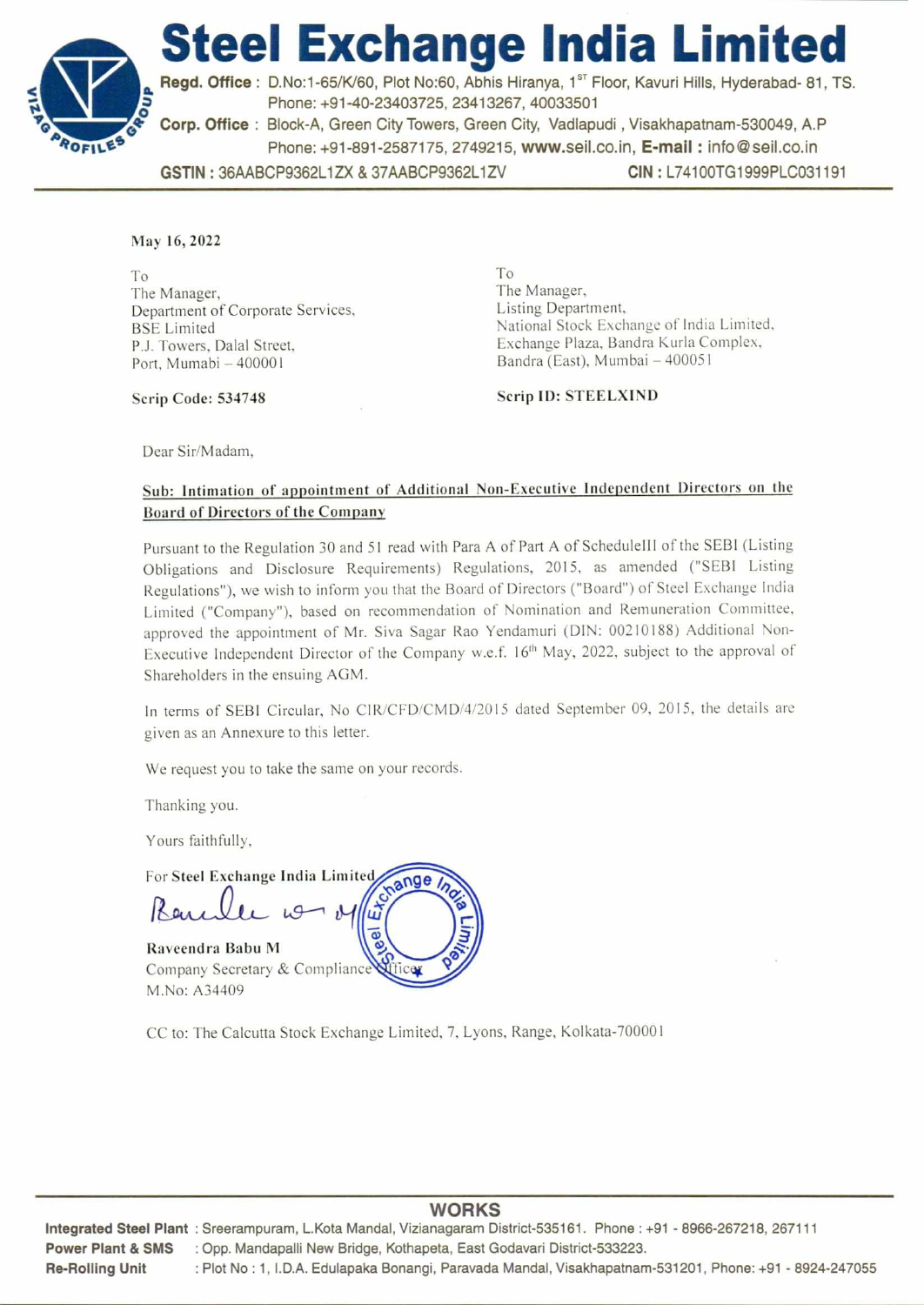

**Annexure** 

In terms of SEBI Circular, No CIR/CFD/CMD/4/2015 dated September 09, 2015, the details are as under: -

| for<br>change<br>viz.<br>Reason | Appointment of Mr. Siva Sagar Rao Yendamuri (DIN: 00210188) Additional Non-                                                                                                                |
|---------------------------------|--------------------------------------------------------------------------------------------------------------------------------------------------------------------------------------------|
| Appointment,                    | Executive Independent Director of the Company w.e.f. 16th May, 2022, subject to the                                                                                                        |
|                                 | approval of Shareholders in the ensuing AGM.                                                                                                                                               |
| Date of Appointment / Term      | Date of appointment: 16th May, 2022.                                                                                                                                                       |
| of Appointment)                 | Mr. Siva Sagar Rao Yendamuri (DIN: 00210188) was appointed as Additional Non-<br>Executive Independent Director of the Company for a 5 consecutive years with effect<br>from May 16, 2022. |
| <b>Brief</b> profile            | Professional Experience                                                                                                                                                                    |
|                                 | 1. Bokaro Steel Ltd.:1969-1983 Junior Manager to Dy Manager.                                                                                                                               |
|                                 | Manager to<br>2. Visakhapatnam Steel Plant:1983-2007 in various capacities from Dy                                                                                                         |
|                                 | General Manager (Operations) to Director (commercial) to Chairman and Managing                                                                                                             |
|                                 | Director.                                                                                                                                                                                  |
|                                 | As Chairman cum Managing Director, took up the challenging task of initiating the                                                                                                          |
|                                 | proposal for expansion of the plant so as to position Vizag Steel on a strong footing                                                                                                      |
|                                 | to capitalize on the opportunities of the growing Indian economy. Through                                                                                                                  |
|                                 | meticulous follow-up, was instrumental in obtaining the Government approval for the                                                                                                        |
|                                 | expansion of the plant to 6.3 Mt from its present 3.6 Mt at a cost of Rs.8692 Crs in a                                                                                                     |
|                                 | record time of 10 months.                                                                                                                                                                  |
|                                 | During the tenure, the company has grown up progressively registering a growth of                                                                                                          |
|                                 | 48% in sales and the company has become a net positive company having wiped off                                                                                                            |
|                                 | all its accumulated losses. The company has deposits of over Rs.7,000 Crs at time of                                                                                                       |
|                                 | laying down office on strong footing to meets its growing expansion requirements on                                                                                                        |
|                                 | its own.                                                                                                                                                                                   |
|                                 | 3. JSW Steel Itd Vijayanagar Karnataka 2007-2009Joint Managing Director and CEO                                                                                                            |
|                                 | and responsible the plant operations and successfully expanded the plant from 2.8                                                                                                          |
|                                 | MT to 10 MT.                                                                                                                                                                               |
|                                 | 4. Atbir Steel Industries Giridi Jharkhandas Advisor Steel.                                                                                                                                |
|                                 | Awards & Honors                                                                                                                                                                            |
|                                 | Recipient of prestigious "Jawaharlal Nehru Award" for meritorious<br>L.<br>Commitment to the organization.                                                                                 |
|                                 | Recipient of prestigious "Vikas Ratna" Award for meritorious contribution to<br>П.                                                                                                         |
|                                 | Technology from India International Friendship Society, New Delhi<br>Recipient of "Best Citizen of India" from International Publishing House in                                           |
|                                 | Ш.<br>1997.                                                                                                                                                                                |
|                                 | Recipient of "Steel 80's award" from Indian Institute of Metals at the National<br>IV.                                                                                                     |